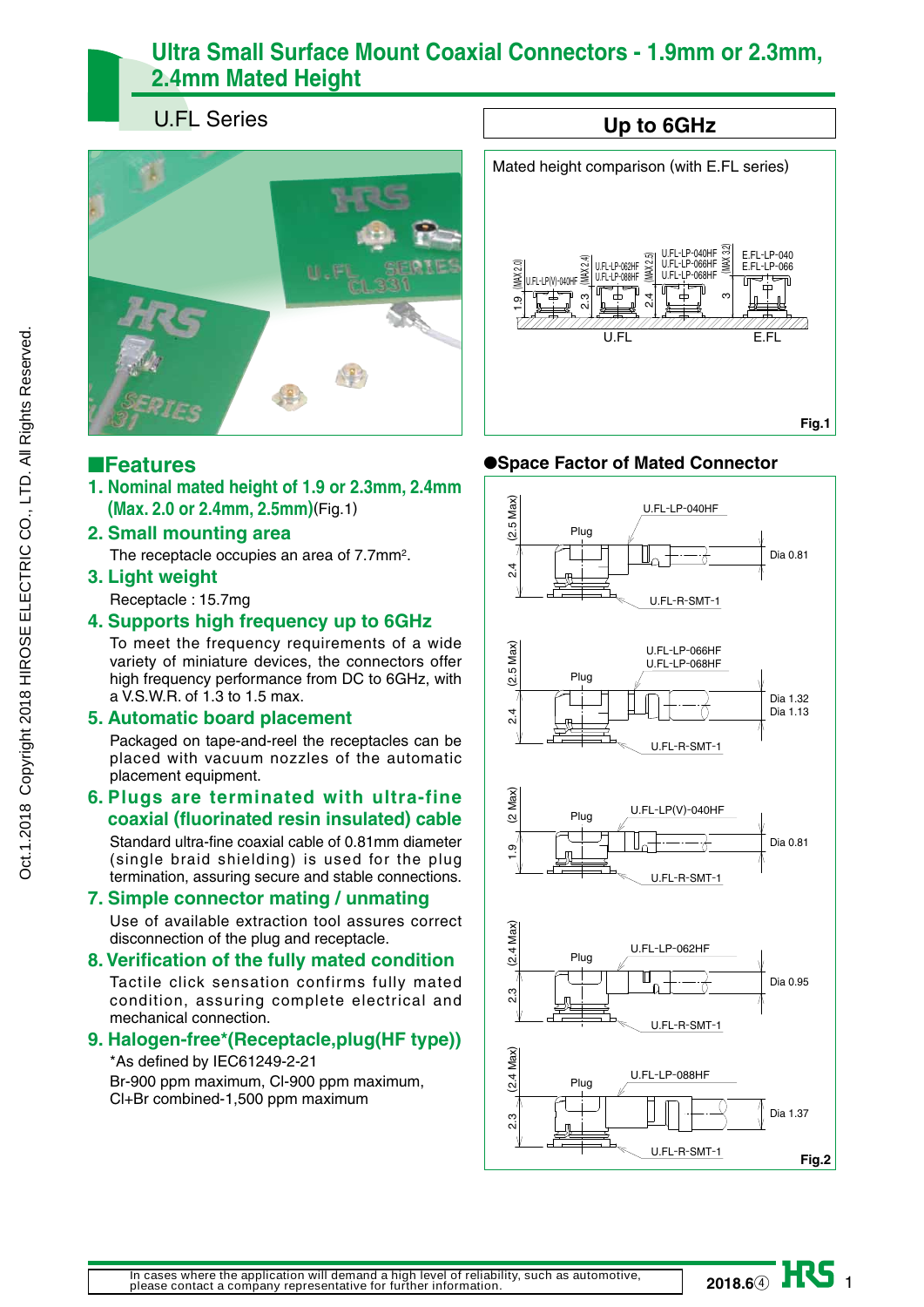# ■**Product Specifications**

| Ratings                                  | Nominal characteristic impedance |                                                      | $50\Omega$                                     | Operating temperature range                                     | -40°C to $+90^{\circ}$ C                                                                                               | Storage temperature range                                                  | $-30^{\circ}$ C to $+70^{\circ}$ C |  |
|------------------------------------------|----------------------------------|------------------------------------------------------|------------------------------------------------|-----------------------------------------------------------------|------------------------------------------------------------------------------------------------------------------------|----------------------------------------------------------------------------|------------------------------------|--|
| Frequency range                          |                                  | DC to 6GHz<br>Operating humidity                     |                                                | 90%RH max.                                                      | Storage humidity<br>90%RH max.                                                                                         |                                                                            |                                    |  |
| Item                                     |                                  |                                                      | Specification                                  |                                                                 |                                                                                                                        | Conditions                                                                 |                                    |  |
| 1. Contact resistance                    |                                  | Center: $20m\Omega$ max.                             |                                                |                                                                 | 10mA max.                                                                                                              |                                                                            |                                    |  |
|                                          |                                  | Outer : $10m\Omega$ max.                             |                                                |                                                                 |                                                                                                                        |                                                                            |                                    |  |
| 2. Insulation resistance                 |                                  | 500MΩ min.                                           |                                                |                                                                 | <b>100V DC</b>                                                                                                         |                                                                            |                                    |  |
|                                          | 3. Withstanding voltage          |                                                      | No flashover or insulation breakdown.          |                                                                 | 200V AC / 1 minute                                                                                                     |                                                                            |                                    |  |
|                                          |                                  |                                                      | Part No.                                       |                                                                 | Up to 3GHz                                                                                                             |                                                                            | 3 to 6GHz                          |  |
|                                          |                                  |                                                      |                                                | U.FL-LP-040HF dia.0.81mm Coaxial Cable Assembly                 | $1.3$ Max                                                                                                              |                                                                            | 1.35 Max                           |  |
|                                          |                                  |                                                      |                                                | U.FL-LP(V)-040HF dia.0.81mm Coaxial Cable Assembly              | $1.3$ Max                                                                                                              |                                                                            | $1.3$ Max                          |  |
| 4. V.S.W.R.*                             |                                  |                                                      |                                                | U.FL-LP-068HF dia.1.13mm Coaxial Cable Assembly                 | $1.3$ Max                                                                                                              |                                                                            | $1.4$ Max                          |  |
|                                          |                                  | U.FL-LP-066HF dia.1.32mm Coaxial Cable Assembly      |                                                |                                                                 | $1.3$ Max                                                                                                              |                                                                            | $1.5$ Max                          |  |
|                                          |                                  | U.FL-LP-062HF dia.0.95mm Coaxial Cable Assembly      |                                                | $1.3$ Max                                                       |                                                                                                                        | $1.3$ Max                                                                  |                                    |  |
|                                          |                                  | U.FL-LP-088HF dia.1.37mm Coaxial Cable Assembly      |                                                |                                                                 | $1.3$ Max                                                                                                              |                                                                            |                                    |  |
| 5. Durability                            |                                  | Contact resistance                                   |                                                |                                                                 |                                                                                                                        |                                                                            |                                    |  |
|                                          | (mating / un-mating,             | Center: $25m\Omega$ max.<br>Outer : $15m\Omega$ max. |                                                |                                                                 | 30 cycles                                                                                                              |                                                                            |                                    |  |
|                                          | with corresponding               |                                                      |                                                |                                                                 |                                                                                                                        |                                                                            |                                    |  |
| plug)                                    |                                  |                                                      |                                                |                                                                 |                                                                                                                        |                                                                            |                                    |  |
|                                          |                                  |                                                      |                                                |                                                                 |                                                                                                                        | Frequency: 10 to 100Hz, single amplitude of 1.5mm,                         |                                    |  |
| 6. Vibration                             |                                  |                                                      | No electrical discontinuity of $1\mu s$ min.   |                                                                 |                                                                                                                        | acceleration of 59m/s <sup>2</sup> , for 5 cycles in the direction of each |                                    |  |
|                                          |                                  |                                                      |                                                |                                                                 | of the 3 axis.                                                                                                         |                                                                            |                                    |  |
| 7. Shock                                 |                                  | No damage, cracks or parts dislocation.              |                                                | Acceleration of 735m/s <sup>2</sup> , 11ms duration, sine half- |                                                                                                                        |                                                                            |                                    |  |
|                                          |                                  |                                                      |                                                |                                                                 | wave waveform, 3 cycles in each of 3 axes.                                                                             |                                                                            |                                    |  |
| 8. Humidity                              |                                  |                                                      | No damage, cracks or parts dislocation.        |                                                                 |                                                                                                                        |                                                                            |                                    |  |
| (Steady state)                           |                                  | Insulation resistance 10MΩ min. (humidity high)      |                                                |                                                                 |                                                                                                                        | 96 hours at temperature of 40°C and humidity of 95%.                       |                                    |  |
|                                          |                                  | Insulation resistance $500M\Omega$ min. (dry)        |                                                |                                                                 |                                                                                                                        |                                                                            |                                    |  |
|                                          |                                  |                                                      | No damage, cracks or parts dislocation.        |                                                                 | Temperature: $-40^{\circ}C \rightarrow +5$ to $+35^{\circ}C \rightarrow +90^{\circ}C \rightarrow +5$ to $+35^{\circ}C$ |                                                                            |                                    |  |
|                                          | 9. Temperature cycle             |                                                      | Contact resistance : $25m\Omega$ max. (Center) |                                                                 | Time: 30min. $\rightarrow$ 3min. $\rightarrow$ 30min. $\rightarrow$ 3min.                                              |                                                                            |                                    |  |
|                                          |                                  | $15m\Omega$ max. (Outer)                             |                                                | 5 cycles                                                        |                                                                                                                        |                                                                            |                                    |  |
| 10. Salt spray<br>No excessive corrosion |                                  | 5% salt water solution, 48 hours                     |                                                |                                                                 |                                                                                                                        |                                                                            |                                    |  |

\*V.S.W.R. Measurement System

The above V.S.W.R. standard values were measured using the measurement connection shown below.



Test Port Cable

Note 1 : Cable type connectors were measured with SMA conversion adapters attached to both ends of the harness product of a suitable 100cm cable.

Note 2 : Board type connectors were mounted to a  $50\Omega$  glass epoxy board and measurements were conducted with SMA conversion adapters attached.

# ■**Material / Finish**

#### ●**Plug-right angle**

| Part                  | Material                | Finish/Remarks                         |  |
|-----------------------|-------------------------|----------------------------------------|--|
| Shell                 | Phosphor bronze         | Silver plated                          |  |
| Insulator             | PBT, Color: Gray        | UL94HB (LP (V) -040HF)                 |  |
|                       | LCP, Color: Milky-white | UL94V-0(040HF,066HF,068HF,062HF,088HF) |  |
| Female center contact | Phosphor bronze         | Gold plated                            |  |

### ●**Receptacle**

| Part                                 | Material        | <b>Finish/Remarks</b> |
|--------------------------------------|-----------------|-----------------------|
| Shell                                | Phosphor bronze | Silver plated         |
| LCP, Color: Milky-white<br>Insulator |                 | UL94V-0               |
| Male center contact                  | <b>Brass</b>    | Gold plated           |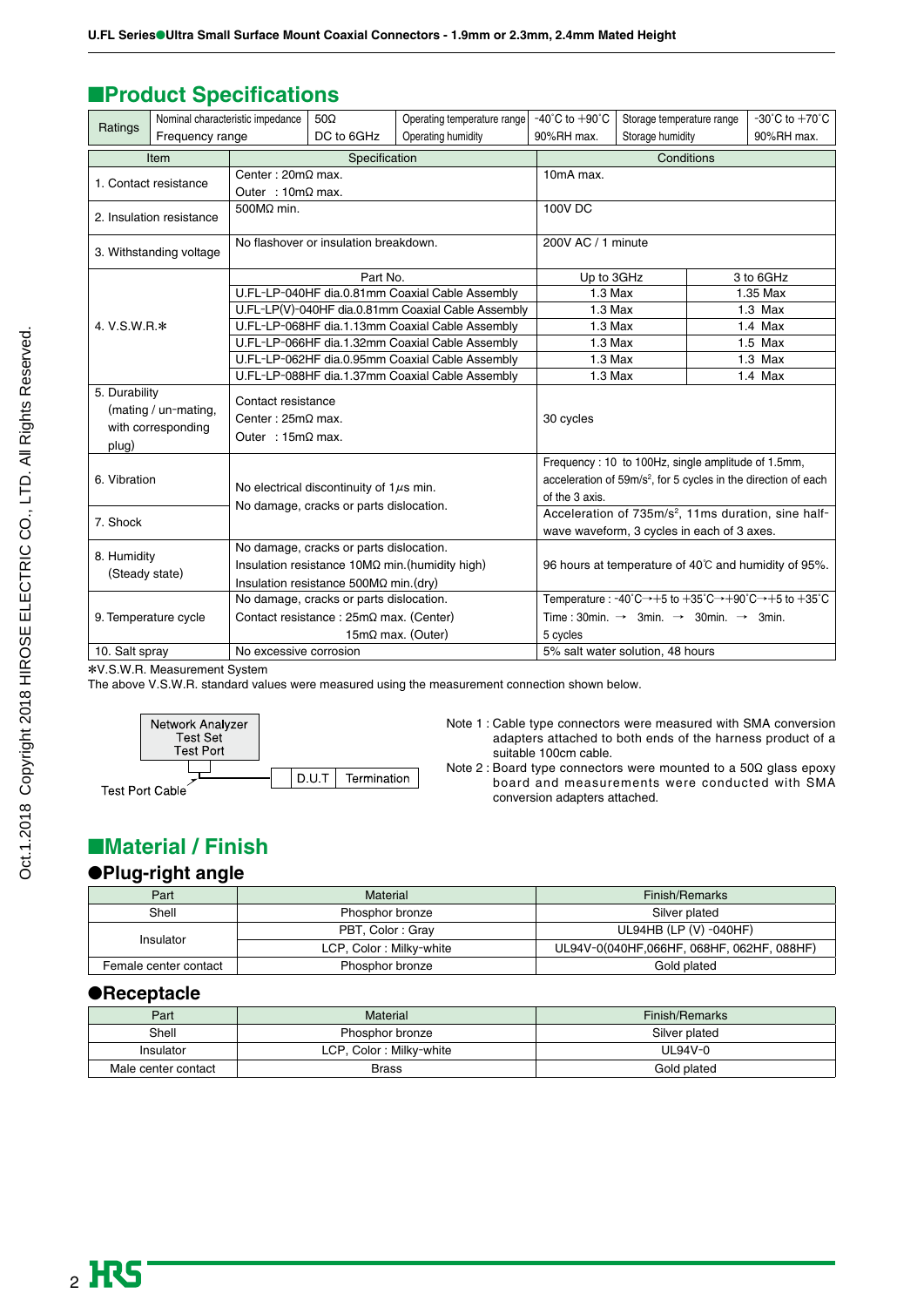### ■**Receptacles**









| Part No.           | HRS No.       | Packaging         | Weight / EA |
|--------------------|---------------|-------------------|-------------|
| $U.FL-R-SMT-1(01)$ | 331-0472-2 01 | 100 pcs/pack      |             |
| $U.FL-R-SMT-1(60)$ | 331-0472-2 60 | 4,000 pcs/reel    | 15.7/mg     |
| $U.FL-R-SMT-1(80)$ | 331-0472-280  | $10,000$ pcs/reel |             |

Note : This area may be covered by insulating material.

### **Embossed Carrier Tape Dimensions(IEC 60286-3 compliant)**

### **Embossed Carrier Tape Dimensions**

### **Reel Dimensions**



U.FL-R-SMT-1(60): 8mm pitch



U.FL-R-SMT-1(80): 4mm pitch



A(SCALE FREE)



-<br><del>>ا ا<</del>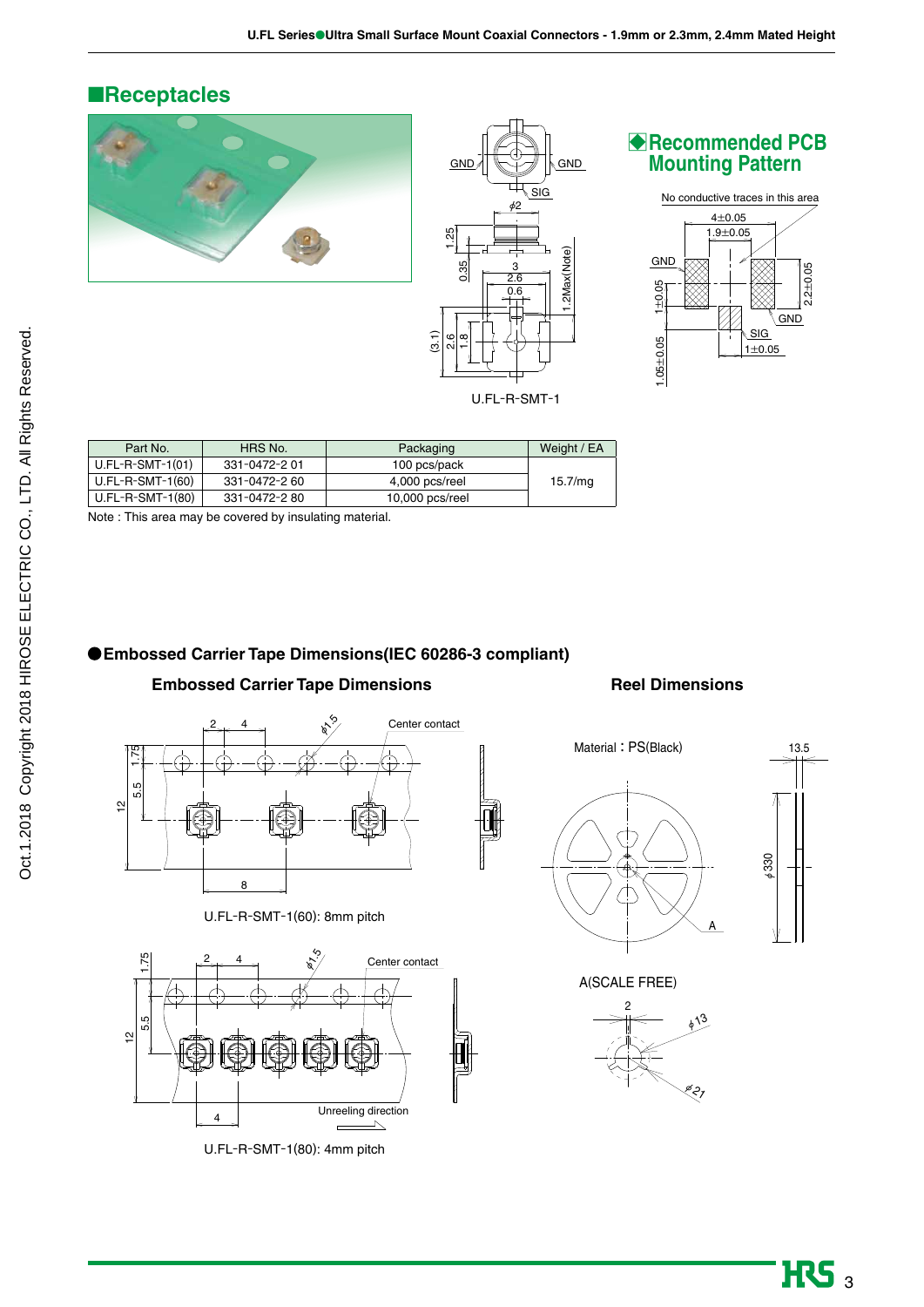# ■**Cable Assembly (Plug)**



|                                    | U.FL-LP-040HF                 | U.FL-LP-066HF<br>U.FL-LP-068HF | $U.FL-LP(V)-040HF(06)$            | U.FL-LP-062HF(06)          | U.FL-LP-088HF(06) |
|------------------------------------|-------------------------------|--------------------------------|-----------------------------------|----------------------------|-------------------|
| Part No.<br><b>Size</b>            | ₽<br>ო<br>1.93<br>ம்          | ო<br>1.93                      | $\frac{8}{2}$<br>3.4<br>1.5<br>⊔ո | 2.8<br>Цη<br>$\frac{1}{2}$ | ო<br>5<br>1.85    |
| <b>Mated Height</b>                | 2.5mm Max.                    | 2.5mm Max.                     | 2.0mm Max.                        | 2.4mm Max.                 | 2.4mm Max.        |
|                                    | (2.4mm Nom.)                  | $(2.4mm$ Nom.)                 | $(1.9mm$ Nom.)                    | $(2.3mm$ Nom.)             | $(2.3mm$ Nom.)    |
| Applicable<br>Dia. 0.81mm<br>cable |                               | Dia. 1.13mm and<br>Dia. 1.32mm | Dia. 0.81mm                       | Dia. 0.95mm                | Dia. 1.37mm       |
| Weight (mg)                        | 54<br>59                      |                                | 35                                | 45.5                       | 72                |
| Environmental<br>compliant         | Halogen-free, RoHS2 compliant |                                |                                   |                            |                   |

# ●**Cable Guide**

|                    | Cable | <b>Cable Specification</b> |                   |              |            |                 |                     |               |
|--------------------|-------|----------------------------|-------------------|--------------|------------|-----------------|---------------------|---------------|
| <b>Description</b> |       | Inner                      | <b>Dielectric</b> | Outer        | Jacket     | Flame Retardant | Nominal attenuation |               |
|                    | Type  | Conductor*                 | Diameter          | Conductor*   | Diameter   | Grade           | At 3GHz             | At 6GHz       |
| Dia.0.81mm         |       | 7/0.05 SA                  | Dia.0.4mm         | Single       | Dia.0.81mm |                 |                     |               |
| Coaxial Cable      | 04    | (AWG#36)                   | <b>FEP</b>        | Shield TA    | <b>FEP</b> |                 | 5.4dB/m             | $8.0$ d $B/m$ |
| Dia.1.13mm         |       | 7/0.08 SA                  | Dia.0.68mm        | Single       | Dia.1.13mm |                 |                     |               |
| Coaxial Cable      | 068   | (AWG#32)                   | <b>FEP</b>        | Shield TA    | <b>FEP</b> |                 | 3.73dB/m            | 5.44dB/m      |
| Dia.1.32mm         | 066   | 7/0.08 SA                  | Dia.0.66mm        | Double       | Dia.1.32mm |                 |                     |               |
| Coaxial Cable      |       | (AWG#32)                   | <b>FEP</b>        | Shield TA    | <b>FEP</b> |                 | 3.8dB/m             | $5.6$ d $B/m$ |
| Dia.0.95mm         |       | 7/0.071 SA                 | Dia.0.62mm        | Tape, single | Dia.0.95mm | $VW-1$          |                     |               |
| Coaxial Cable      | 062   | (AWG#33)                   | <b>FEP</b>        | Shield TA    | <b>FEP</b> |                 | $3.1$ d $B/m$       | 4.4dB/m       |
| Dia.1.37mm         | 088   | 7/0.102 SA                 | Dia.0.88mm        | Single       | Dia.1.37mm |                 |                     |               |
| Coaxial Cable      |       | (AWG#30)                   | <b>FEP</b>        | Shield TA    | <b>FEP</b> |                 | $2.8$ d $B/m$       | 4.3dB/m       |
| Dia.1.37mm         | 088   | 7/0.102 SA                 | Dia.0.88mm        | Tape, Single | Dia.1.37mm |                 | 2.5dB/m             | 3.4dB/m       |
| Coaxial Cable      |       | (AWG#30)                   | <b>FEP/PTEE</b>   | Shield TA    | <b>FEP</b> |                 |                     |               |

(data as provided by cable suppliers, for reference only)

\* SA : Silver plated annealed copper wire, TA : Tin plated annealed copper wire

[Plugs can be ordered only as terminated cable assemblies.]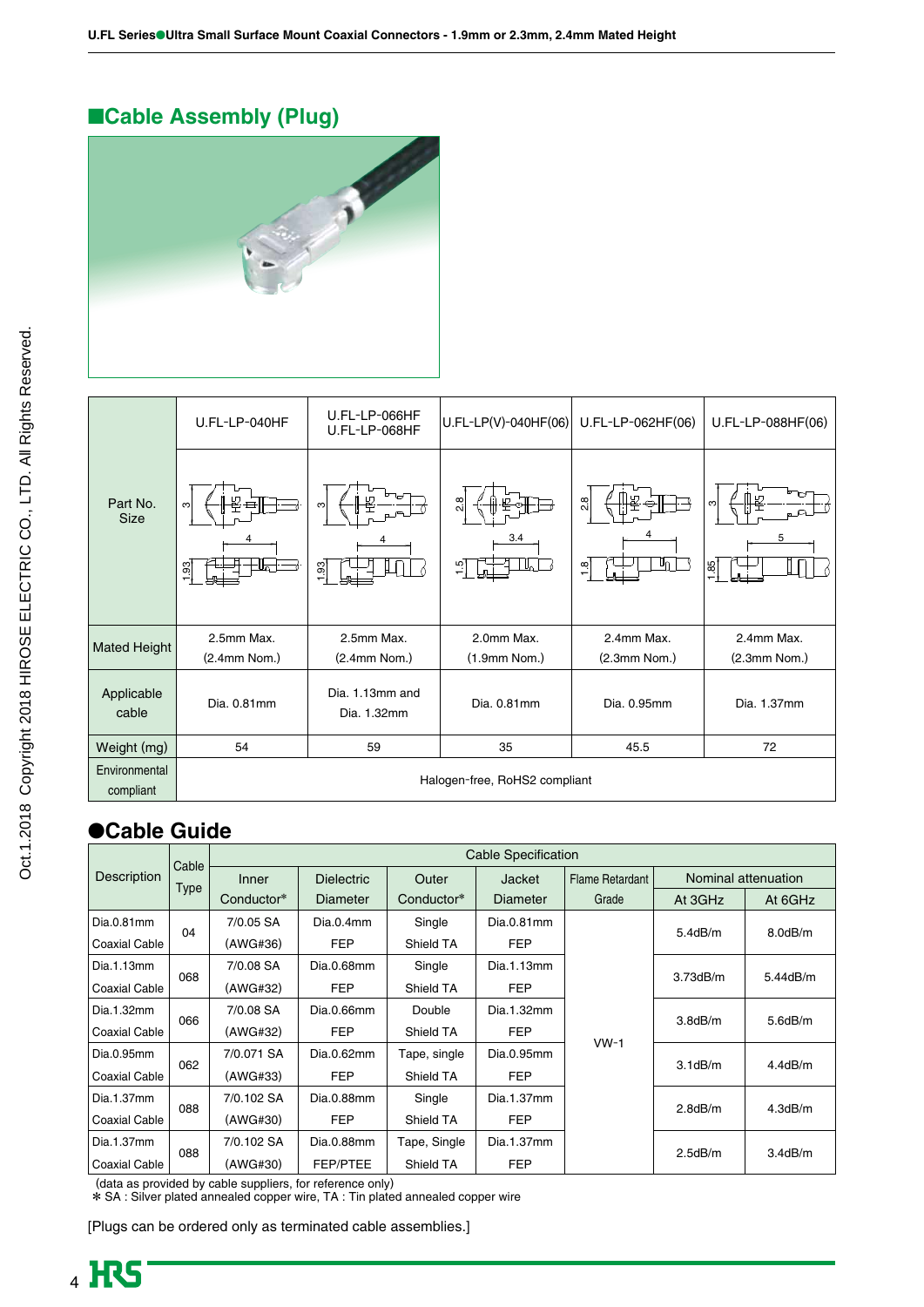# **How To Specify Cable Assembly**



### ●**Product Number Structure**

| Used plug: $U.FL-LP(V)-040HF(06)$ |
|-----------------------------------|
| $U.FL-LP-040HF(Dia.0.81mm)$       |

| Ended<br>2                          | DOUBle- $U.FL - 2LP HF6 - 04N$ $\lceil JTV - A - L \rceil$<br>$\overline{\boldsymbol{v}}$<br>A<br>$\ddot{\bullet}$<br>4<br>6 |  |  |
|-------------------------------------|------------------------------------------------------------------------------------------------------------------------------|--|--|
|                                     | <sub>Single</sub> . U.FL - LP HF6 - 04N 「J TV - A - L                                                                        |  |  |
| <b>Ended</b><br>2                   | 7<br>66<br>Ø)<br>❸                                                                                                           |  |  |
| <b>O</b> Series name                | U.FL, UFL                                                                                                                    |  |  |
| <b>2</b> Assembly type              | LP: Single ended LPV: Plug(V) Single ended<br>2, 2LP : Double ended 2LPV plug(V) Double ended                                |  |  |
| <b>8</b> Environmental<br>compliant | HF6: Halogen-free                                                                                                            |  |  |
| 4 Cable type                        | 04N : Dia.0.81mm Ultra-fine coaxial cable                                                                                    |  |  |
| <b>6</b> Cable color                | 1: White, 2: Black                                                                                                           |  |  |
| <b>6</b> Cable outer<br>conductor   | TV: Tin plated braided wire                                                                                                  |  |  |
| <b>7</b> Total length (mm)          | Length(L)                                                                                                                    |  |  |

#### Used plug : U.FL-LP-068HF(Dia.1.13mm)

| <b>Ended</b><br>2                   | DOUDIE: <b>U.FL - 2LP HF6 - 068N 「」T - A-L</b><br>66<br>8<br>4 |
|-------------------------------------|----------------------------------------------------------------|
| <b>Ended</b><br>2<br>4              | Single- U.FL - LP HF6 - 068N [J T - A - L<br>െര<br>6<br>A      |
| Series name                         | U.FL, UFL                                                      |
| <b>2</b> Assembly type              | LP : Single ended<br>2, 2LP : Double ended                     |
| <b>8</b> Environmental<br>compliant | HF6: Halogen-free                                              |
| 4 Cable type                        | 068Y:<br>068N: Dia.1.13mm Ultra-fine coaxial cable             |
| <b>6</b> Cable color                | 1 : Gray, $2:$ Black                                           |
| <b>6</b> Cable outer<br>conductor   | T: Tin plated braided wire                                     |
| <b>7</b> Total length(mm)           | Length(L)                                                      |

#### Used plug : U.FL-LP-066HF(Dia.1.32mm)

| Ended<br>❷<br>A                     | DOUDIE- <b>U.FL - 2LP HF6 - 066N 「J - A - L</b><br>A<br>6<br>G<br>4            |  |
|-------------------------------------|--------------------------------------------------------------------------------|--|
| <b>Ended</b><br>2                   | <sub>Single</sub> . <b>U.FL - LP HF6 - 066N 「J - A - L</b><br>6<br>G<br>B<br>4 |  |
| Series name                         | U.FL, UFL                                                                      |  |
| <b>2</b> Assembly type              | LP: Single ended<br>2, 2LP : Double ended                                      |  |
| <b>8</b> Environmental<br>compliant | HF6: Halogen-free                                                              |  |
| 4 Cable type                        | 066N : Dia.1.32mm Ultra-fine coaxial cable                                     |  |
| <b>6</b> Cable color                | 1: Gray, 2: Black                                                              |  |
| <b>Total length(mm)</b>             | Length(L)                                                                      |  |
|                                     |                                                                                |  |

Used plug : U.FL-LP-062HF(06)(Dia.0.95mm)

| ❷<br>Ended<br>A                     | Double- <b>U.FL - 2LP HF6 - 062N [] D - A - L</b><br>7<br>െ ര<br>ഒ<br>❹ |
|-------------------------------------|-------------------------------------------------------------------------|
| <b>Ended</b><br>2<br>Π              | <sub>Single</sub> . U.FL - LP HF6 - 062N [J D - A - L<br>6<br>ഭ<br>4    |
| Series name                         | U.FL, UFL                                                               |
| <b>2</b> Assembly type              | LP: Single ended<br>2, 2LP : Double ended                               |
| <b>6</b> Environmental<br>compliant | HF6: Halogen-free                                                       |
| 4 Cable type                        | 062N : Dia.0.95mm Ultra-fine coaxial cable                              |
| <b>5</b> Cable color                | 1 : Gray, 2 : Black                                                     |
| <b>6</b> Cable outer<br>conductor   | $D:$ Copper tape $+$ Tin plated braided<br>wire                         |
| Total length (mm)                   | $L$ ength $(L)$                                                         |

#### Used plug : U.FL-LP-088HF(06)(Dia.1.37mm)

| <b>Ended</b><br>2                           | DOUDIE- <b>U.FL – 2LP HF6 – 088N 「」T – A-L</b><br>$\overline{\bf a}$<br>66<br>8<br>$\ddot{\mathbf{a}}$ |
|---------------------------------------------|--------------------------------------------------------------------------------------------------------|
| $\boldsymbol{\varrho}$<br><b>Ended</b><br>A | Single- U.FL - LP HF6 - 088N [J T - A - L<br>$\overline{\textbf{a}}$<br>66<br>B<br>A)                  |
| <b>O</b> Series name                        | U.FL, UFL                                                                                              |
| <b>2</b> Assembly type                      | LP : Single ended<br>2, 2LP : Double ended                                                             |
| <b>8</b> Environmental<br>compliant         | HF6: Halogen-free                                                                                      |
| 4 Cable type                                | 088Y:<br>088N: Dia.1.37mm Ultra-fine coaxial cable                                                     |
| <b>5</b> Cable color                        | 1 : Gray, $2:$ Black                                                                                   |
| <b>6</b> Cable outer<br>conductor           | T: Tin plated braided wire<br>$PD: Copper tape + Tin plated braided wire$                              |
| <b>7</b> Total length (mm)                  | $L$ ength $(L)$                                                                                        |

### ●**Standard tolerances for (L)**

| (L)(mm)            | Standard Tolera(mm) |
|--------------------|---------------------|
| *L=35 to 200       | $+4$                |
| $L = 200$ to 500   | $_{\pm 8}$          |
| $L = 500$ to 1000  | ±12                 |
| L=Longer than 1000 | $±1.5%$ of (L)      |

Note : Minimum available length(L) is 35mm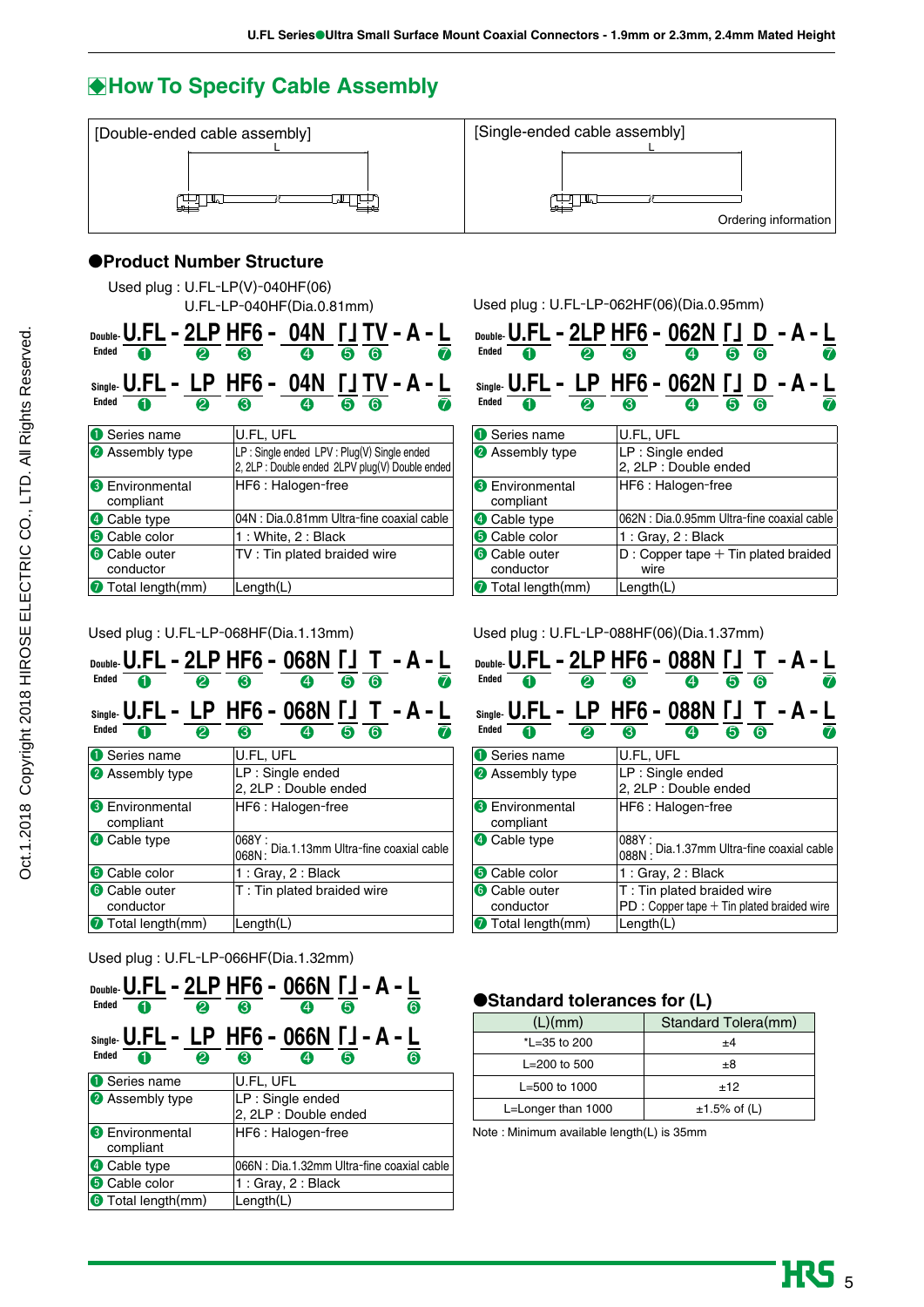# ■**Conversion Adapters**

### ●**SMA Conversion Adapter (Mating portion: U.FL side jack - SMA side plug)**



Note : The U.FL side mating portions has a lower lock retention force than the regular product, therefore, cannot be used for purposes other than performance measurements.

#### ●**SMA Conversion Adapter (Mating portion: U.FL side plug - SMA side jack)**



Note : The U.FL side mating portions has a lower lock retention force than the regular product, therefore, cannot be used for purposes other than performance measurements.

#### ●**SMA Conversion Adapter (Mating portion: U.FL side plug - SMA side jack)**



Note : This connector is used by compressing the mated portion of U.FL side onto the U.FL-R-SMT-1 portion.

# ■**Receptacle to Inspection**



This receptacle is used for inspecting the continuity, withstand voltage, and other aspects of the harness product.

# **Plug Extraction Tool**

This tool is used for extraction from a mating condition.



Note : Part No. U.FL-LP-N-2 for U.FL-LP-040HF/066HF/088HF/068HF. Part No. U.FL-LP(V)-N-2 for U.FL-LP(V)-040HF/U.FL-LP-062HF.

# **Plug Insertion Tool**

This tool is for mating U.FL series plug into receptacle.







Part No. | HRS No. HRMP-U.FLJ(40) 311-0300-2 40



















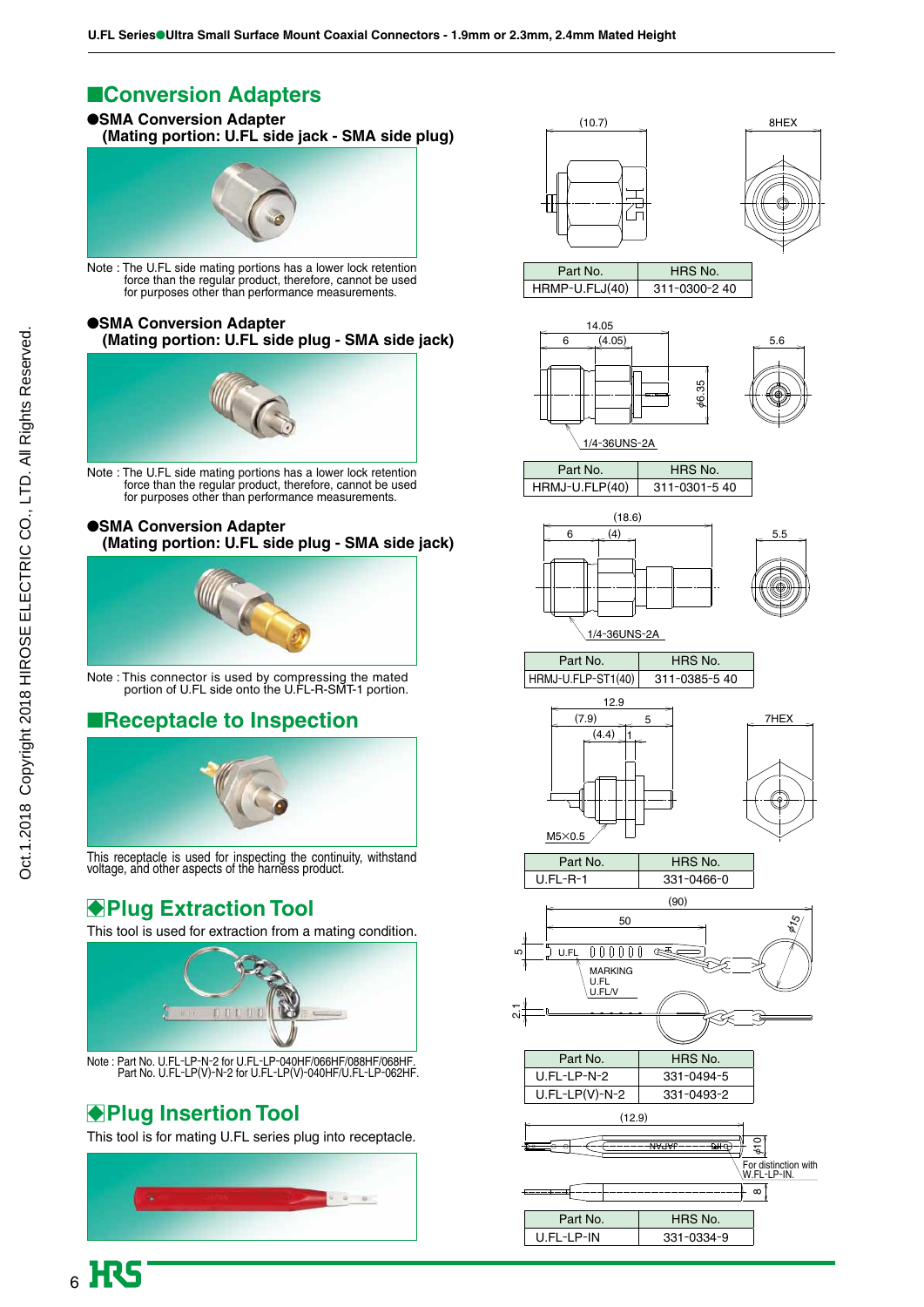# **Usage Precautions**

**1. Plugs**

| $(1)$ Mating / unmating                                        | 1) To disconnect connectors, insert the end portion of U.FL-LP-N-2 and U.FL-LP(V)-N-2 under the<br>connector flanges and pull off vertically, in the direction of<br>the connector mating axis.<br><b>Extraction Tool</b><br>2) To mate the connectors, the mating axes of both connectors<br><b>U.FL Cable</b><br>must be aligned and the connectors can be mated. The<br>Assembly<br>"click" will confirm fully mated connection. Do not attempt to<br>insert on an extreme angle.<br>U.FL-R-SMT-1                               |  |
|----------------------------------------------------------------|------------------------------------------------------------------------------------------------------------------------------------------------------------------------------------------------------------------------------------------------------------------------------------------------------------------------------------------------------------------------------------------------------------------------------------------------------------------------------------------------------------------------------------|--|
| (2) Pull forces on the cable<br>after connectors are<br>mated. | After the connectors are mating, do not apply a load to the cable in excess of the values indicated in the<br>diagram below.<br>U.FL-LP<br>1N max (U.FL-LP(V)-040HF, U.FL-LP-062HF)<br>Cable Assembly<br>2N max (U.FL-LP-040HF, U.FL-LP-066HF, U.FL-LP-068HF, U.FL-LP-088HF)<br>U.FL-R-SMT-1<br>3N max (U.FL-LP(V)-040HF, U.FL-LP-062HF)<br>4N max (U.FL-LP-040HF, U.FL-LP-066HF, U.FL-LP-068HF, U.FL-LP-088HF)<br>1N max (U.FL-LP(V)-040HF, U.FL-LP-062HF)<br>2N max (U.FL-LP-040HF, U.FL-LP-066HF, U.FL-LP-068HF, U.FL-LP-088HF) |  |
| (3) Precautions                                                | Do NOT forcefully twist or deform wires.                                                                                                                                                                                                                                                                                                                                                                                                                                                                                           |  |

# **2. Receptacles**

| (1) Recommended reflow<br>temperature profile | 250 °C max. for<br>10 seconds<br>$\lbrack \mathbb{C} \rbrack$<br>260<br>240<br>230°C<br>220<br>220°C<br>Preheat<br>200<br>(130 to 180℃)<br>180<br>160<br>140<br>120<br>120 seconds max.<br>50 seconds max.<br>100<br>80<br>60 seconds max.<br>$Time \longrightarrow$ | The temperature of the printed circuit<br>(1)<br>board surface temperature at the<br>points of contact with the terminals.<br>2 Reflow soldering should be<br>performed at a printed circuit surface<br>temperature of 250°C max.<br>3 In individual applications the actual<br>temperature may vary, depending on<br>the solder paste type, volume /<br>thickness and board size / thickness.<br>Consuly your solder paste and<br>equipment manufacturer for specific<br>recommendations. |
|-----------------------------------------------|----------------------------------------------------------------------------------------------------------------------------------------------------------------------------------------------------------------------------------------------------------------------|--------------------------------------------------------------------------------------------------------------------------------------------------------------------------------------------------------------------------------------------------------------------------------------------------------------------------------------------------------------------------------------------------------------------------------------------------------------------------------------------|
| (2) Recommended manual<br>soldering           | Manual soldering: 350°C for 5 seconds                                                                                                                                                                                                                                |                                                                                                                                                                                                                                                                                                                                                                                                                                                                                            |
| (3) Recommended metal<br>mask thickness       | 0.1 to 0.12mm                                                                                                                                                                                                                                                        |                                                                                                                                                                                                                                                                                                                                                                                                                                                                                            |
| (4) Reflow cycles                             | 2 times                                                                                                                                                                                                                                                              |                                                                                                                                                                                                                                                                                                                                                                                                                                                                                            |

# **3. Operating environment and storage conditions**

| (1) Operating environment              | The connectors are not designed to operate in the following environments :<br>• Exposed to a excessive amounts of fine particles and dust<br>• Regions and places having a high density of sulfur dioxide, hydrogen sulfide, nitrogen dioxide or other corrosive       |
|----------------------------------------|------------------------------------------------------------------------------------------------------------------------------------------------------------------------------------------------------------------------------------------------------------------------|
|                                        | gasses.<br>• Environments having large rapid variations in temperature.                                                                                                                                                                                                |
| (2) Storage conditions -<br>Receptacle | Store in the Hirose Electric packaging.<br>Temperature : -10 to $+40^{\circ}$ C, Humidity : 85% max.<br>Use within 6 months of delivery.<br>Receptacles for which the storage period has elapsed must be tested for solderability to the PC board<br>mounting surface. |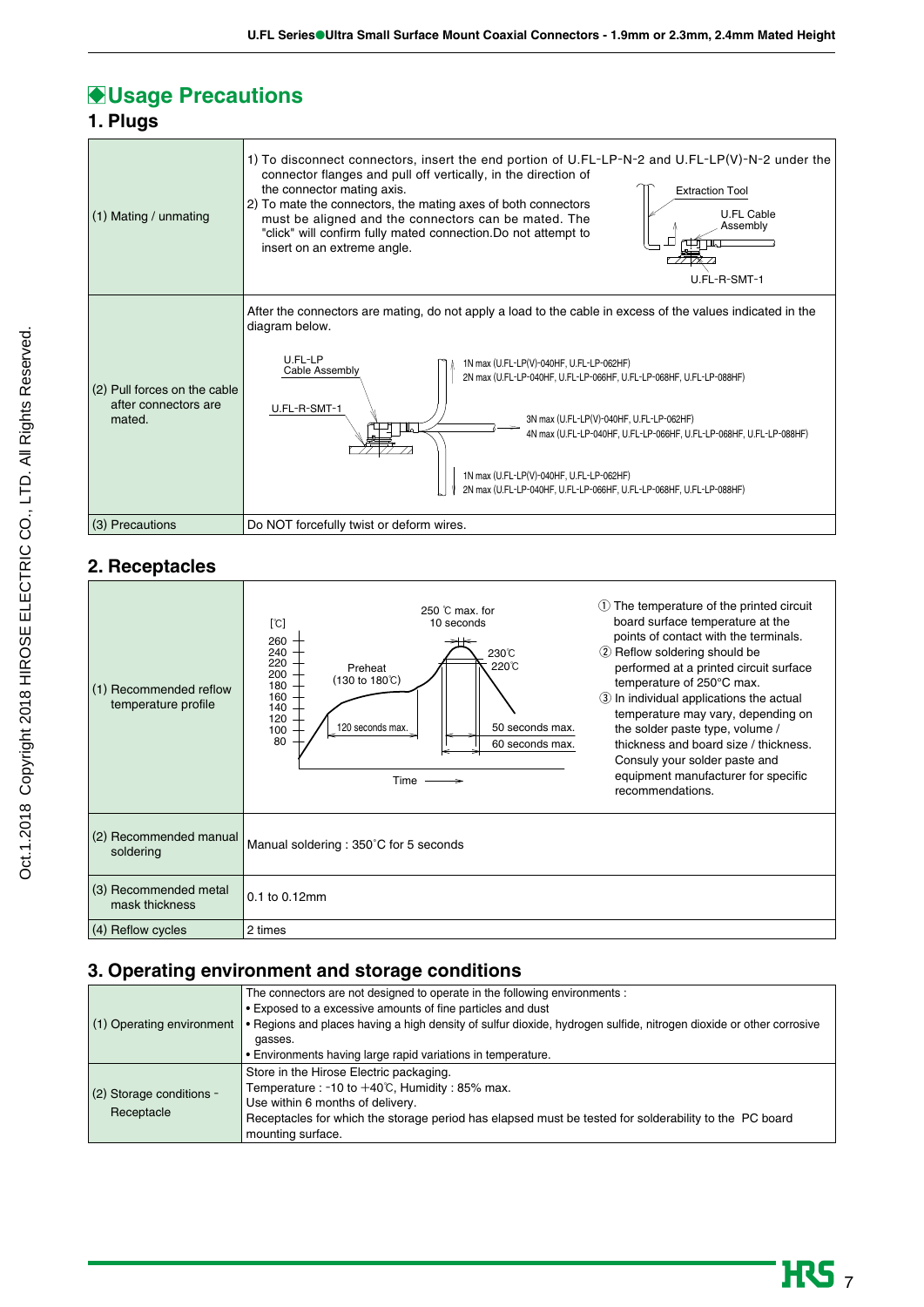### ■**SMA cable type SMA**

### **Straight Plug**



### 15 8HEX /4-36UNS-2B 1/4-36UNS-2B



 $\overline{1}$  $\overline{\phantom{a}}$ 

8HEX

### **Straight Jack**



### **Panel mount Jack (Four Screws)**



### **Panel mount Jack (Two Screws)**



### **Panel mount Jack (Bulkhead)**







| Part No.             | HRS No.      | Applicable cable         |
|----------------------|--------------|--------------------------|
| HRM-200-040PJ4BN(40) | 323-0795-740 | Dia. 0.81 type           |
| HRM-200-066PJ4BN(40) | 323-0796-040 | Dia. 1.13, Dia.1.32 type |
| HRM-200-088PJ4BN(40) | 323-0803-340 | Dia. 1.37 type           |

Ø6.4



| Part No.             | HRS No.       | Applicable cable         |
|----------------------|---------------|--------------------------|
| HRM-200-040PJ2BN(40) | 323-0794-4 40 | Dia. 0.81 type           |
| HRM-200-066PJ2BN(40) | 323-0788-140  | Dia. 1.13, Dia.1.32 type |
| HRM-200-088PJ2BN(40) | 323-0802-040  | Dia. 1.37 type           |



| $5.85$ $\Box$ | ລ.ອ 0 |                          |
|---------------|-------|--------------------------|
|               |       | $\phi$ 6.4 $^{+0.1}_{0}$ |

| Part No.             | HRS No.      | Applicable cable         |
|----------------------|--------------|--------------------------|
| HRM-200-040BPJBN(40) | 323-0797-240 | Dia. 0.81 type           |
| HRM-200-066BPJBN(40) | 323-0798-540 | Dia. 1.13, Dia.1.32 type |
| HRM-200-088BPJBN(40) | 323-0804-640 | Dia. 1.37 type           |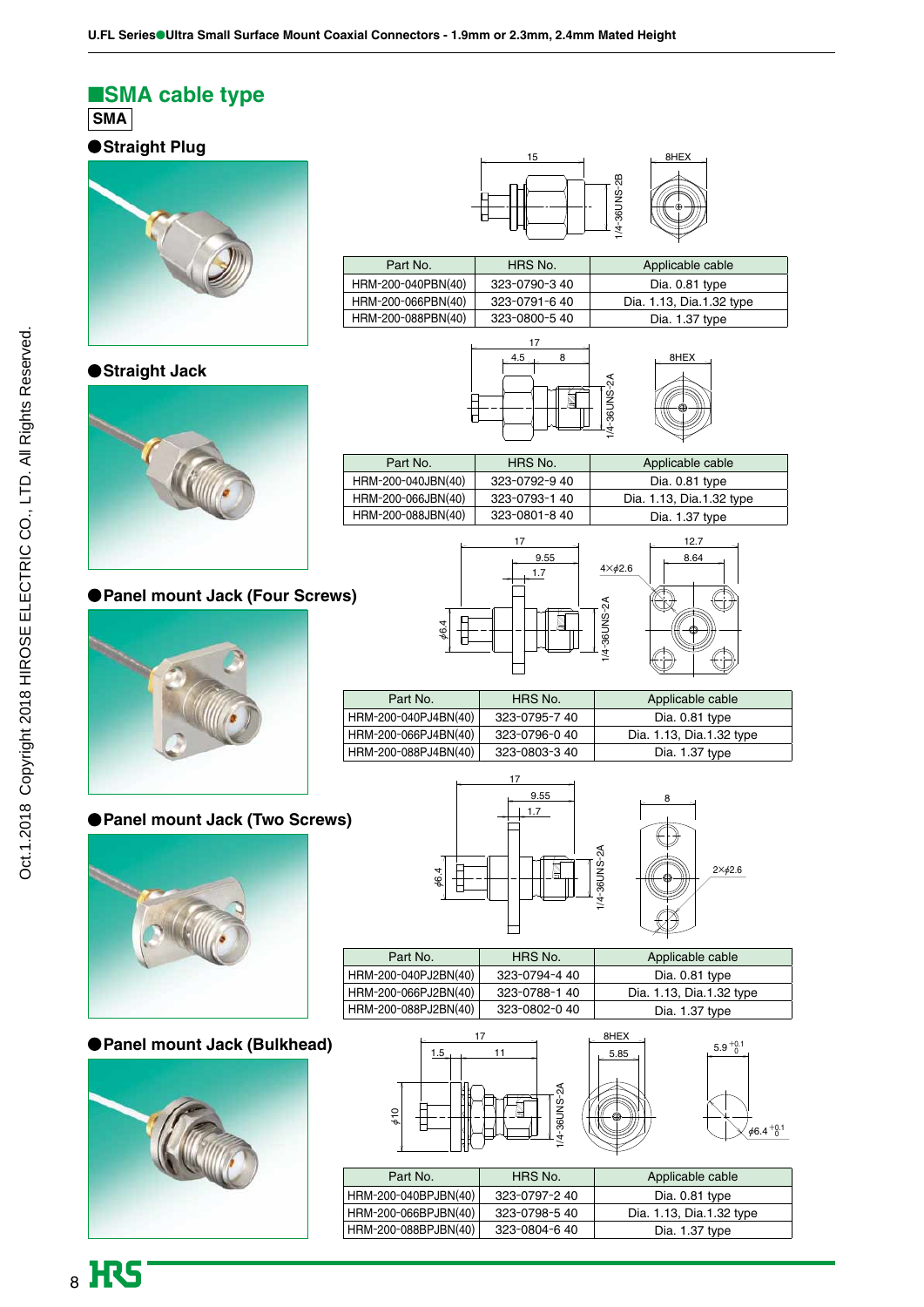**Reverse polarity SMA**

### **Straight Jack**





| Part No.          | HRS No.    | Applicable cable         |
|-------------------|------------|--------------------------|
| SMA(R)-200-040JBN | 323-0926-3 | Dia. 0.81 type           |
| SMA(R)-200-066JBN | 323-0931-3 | Dia. 1.13, Dia.1.32 type |
| SMA(R)-200-088JBN | 323-0904-0 | Dia. 1.37 type           |

### **Panel mount Jack (Four Screws)**





| Part No.            | HRS No.    | Applicable cable         |
|---------------------|------------|--------------------------|
| SMA(R)-200-040PJ4BN | 323-0928-9 | Dia. 0.81 type           |
| SMA(R)-200-066PJ4BN | 323-0932-6 | Dia. 1.13, Dia.1.32 type |
| SMA(R)-200-088PJ4BN | 323-0934-1 | Dia. 1.37 type           |

### **Panel mount Jack (Two Screws)**





| Part No.            | HRS No.    | Applicable cable         |
|---------------------|------------|--------------------------|
| SMA(R)-200-040PJ2BN | 323-0929-1 | Dia. 0.81 type           |
| SMA(R)-200-066PJ2BN | 323-0933-9 | Dia. 1.13, Dia.1.32 type |
| SMA(R)-200-088PJ2BN | 323-0935-4 | Dia. 1.37 type           |

### **Panel mount Jack (Bulkhead)**







| Part No.            | HRS No.          | Applicable cable         |
|---------------------|------------------|--------------------------|
| SMA(R)-200-040BPJBN | 323-0927-6       | Dia. 0.81 type           |
| SMA(R)-200-066BPJBN | 323-0902-5       | Dia. 1.13, Dia.1.32 type |
| SMA(R)-200-088BPJBN | $323 - 0901 - 2$ | Dia. 1.37 type           |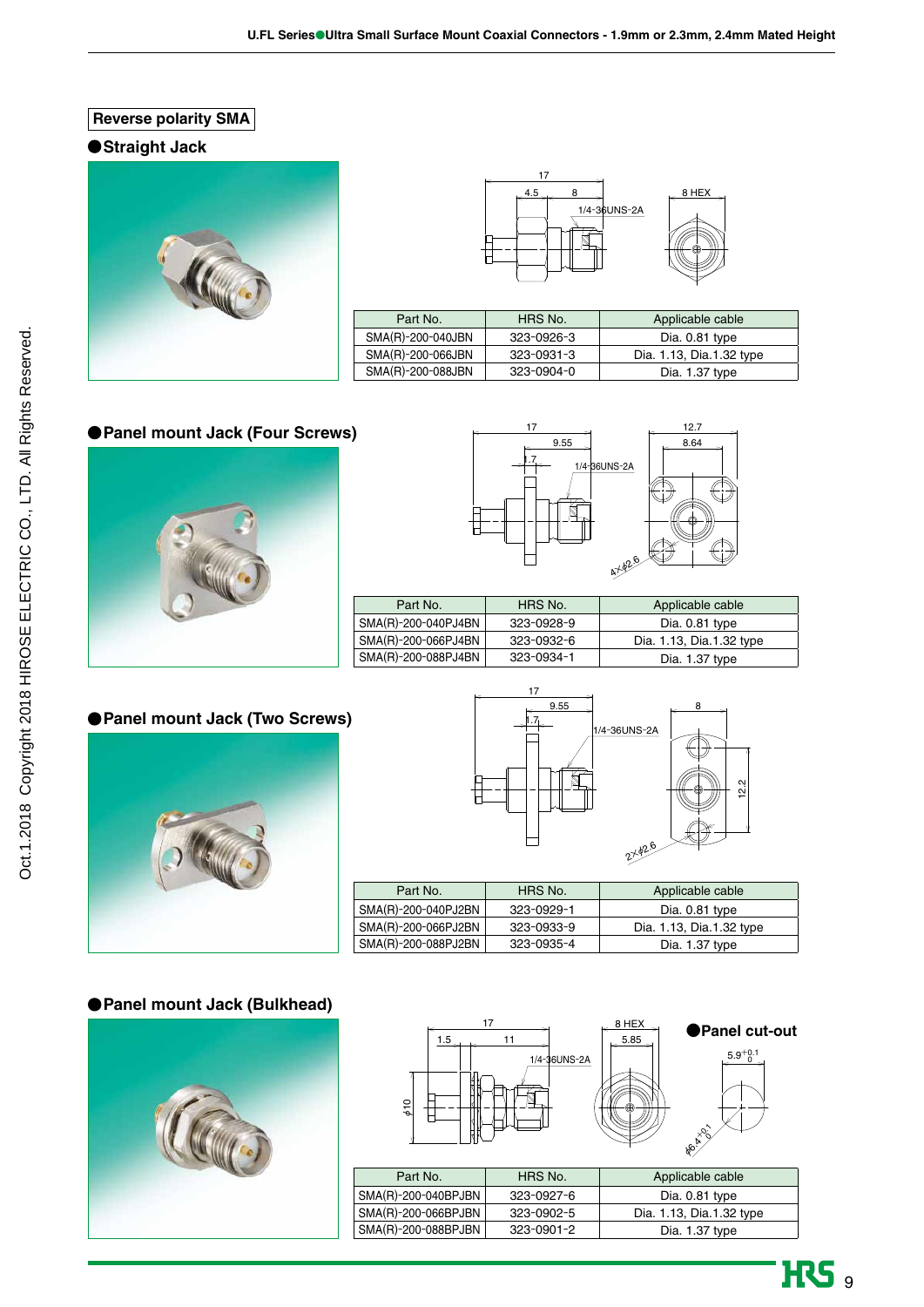# ■**How To Specify Cable Assembly**



**Ordering information**

|                            | <b>HRM P-UFLHF6-04</b> $\left[\frac{1}{2}\right]$ $\left[\frac{1}{2}\right]$ $\left[-A-L\right]$                                           |
|----------------------------|--------------------------------------------------------------------------------------------------------------------------------------------|
| 2<br>1                     | 6<br>$\mathbf{3}$                                                                                                                          |
| <b>O</b> Series name       | HRM : SMA type<br>SMAR : Reverse polarity SMA                                                                                              |
| <b>2</b> Connector type    | P<br>: Plug<br>: Jack<br>J<br>PJ: Panel mount Jack(Four screws)<br>PJ2: Panel mount Jack(Two screws)<br>BPJ: Panel mount Jack(Bulkhead)    |
| <b>3</b> Cable type        | : Dia. 0.81mm Coaxial cable<br>04<br>066 : Dia. 1.32mm Coaxial cable<br>068 : Dia. 1.13mm Coaxial cable<br>088 : Dia. 1.37mm Coaxial cable |
| <b>4</b> Cable color       | 2: Black<br>04<br>066<br>068 2: Black<br>088                                                                                               |
| <b>5</b> Total length (mm) | Length(L)                                                                                                                                  |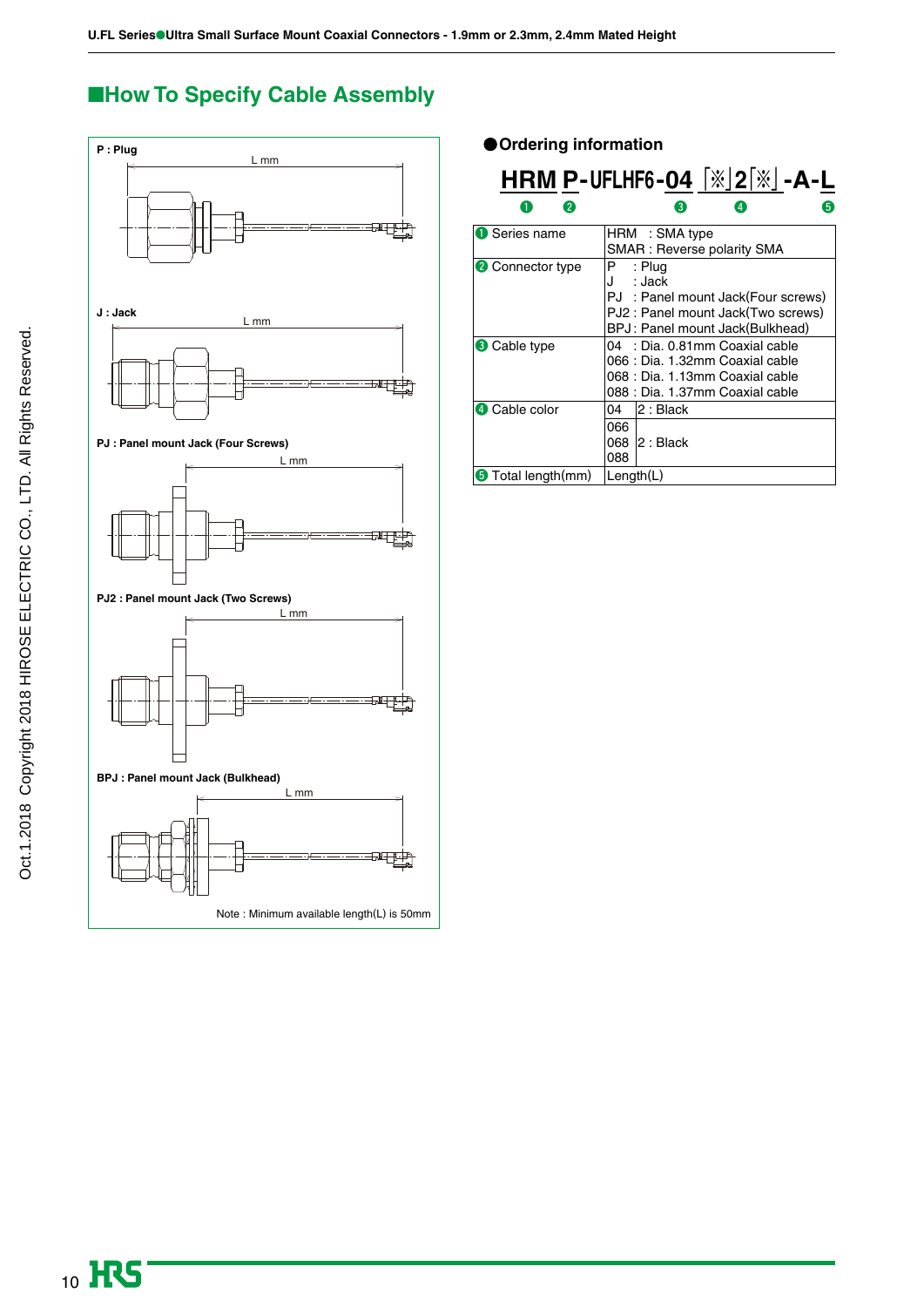# ■**SMA conversion adapter**

**SMA** 

### **Panel mount adapter (Four Screws)**





### **Panel mount adapter (Two Screws)**





### **Panel mount adapter (Bulkhead)**







**COR 1968** 

**HRS** 11

#### **PCB mount adapter**